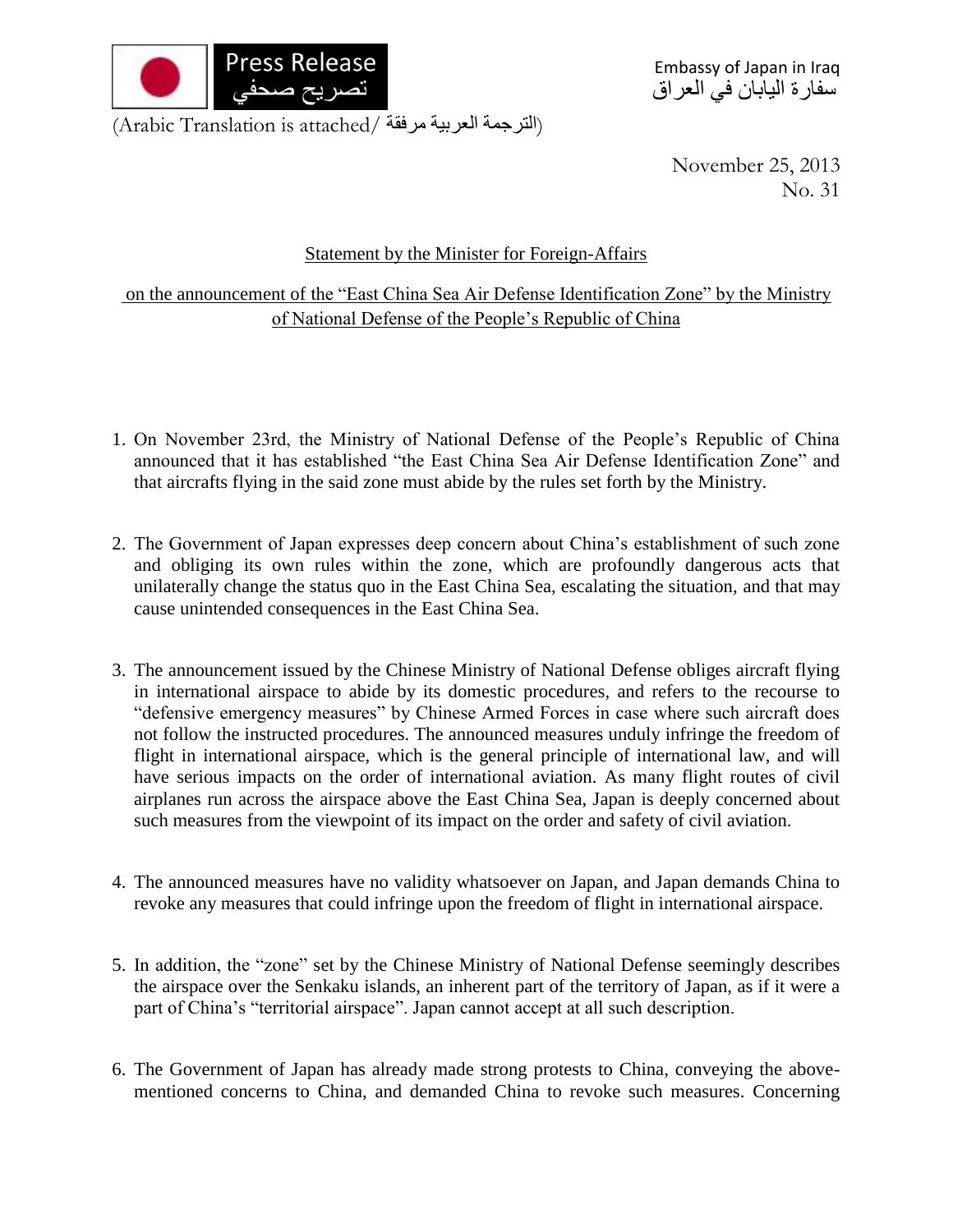

Embassy of Japan in Iraq سفارة اليابان في العراق

China's announced acts, Japan is working and consulting closely with its ally, the United States, and will coordinate with other relevant countries and partners which have common interests in the stability and safety of the region. Japan will, in partnership with the international community, strongly urge China to exercise self-restraint.

7. Japan will continue to respond firmly but in a calm manner against China's attempt to unilaterally alter the status quo by coercive measures with determination to defend resolutely its territorial land, sea and airspace.

**(END)**